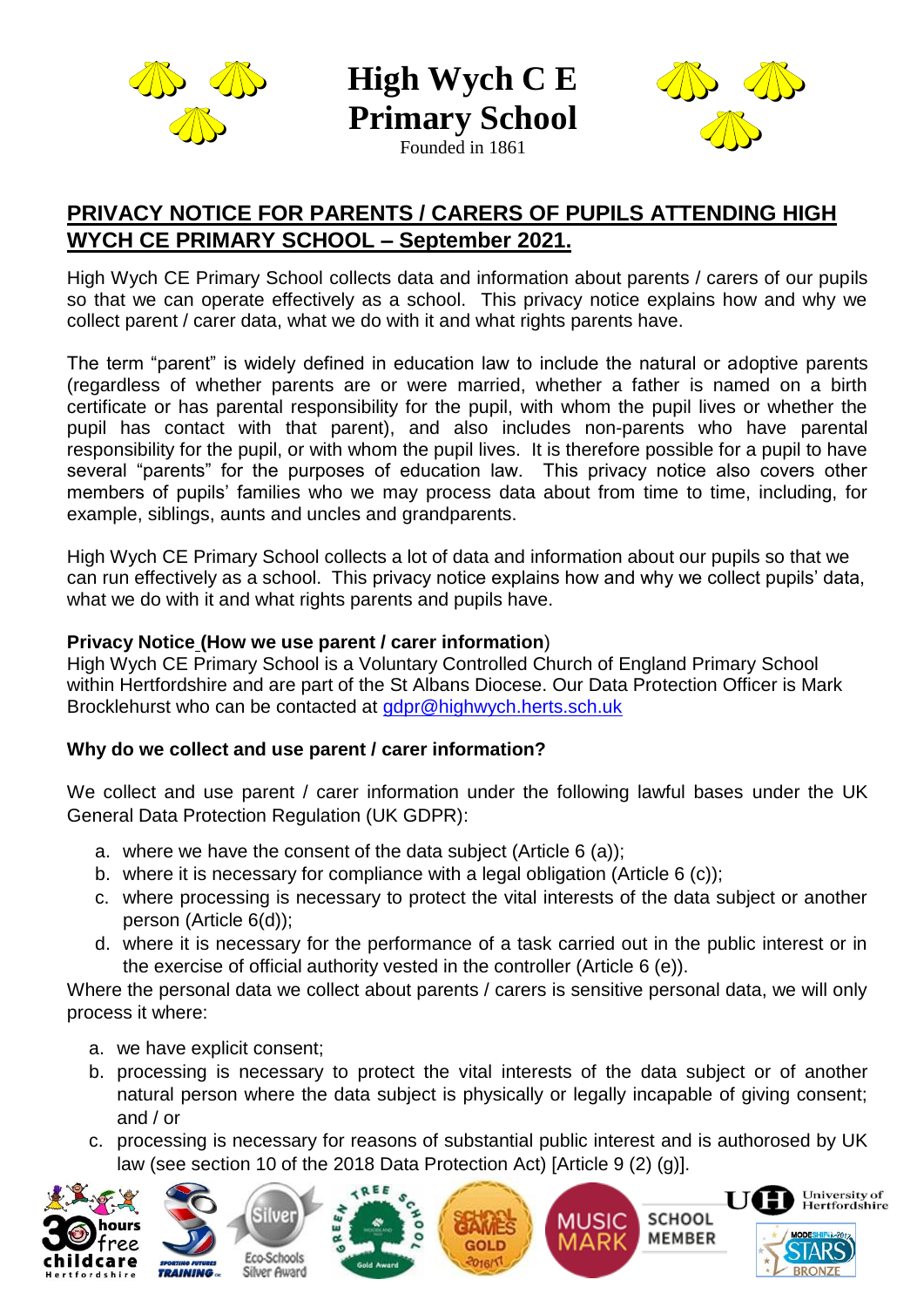Please see our Data Protection Policy for the definition of sensitive personal data.

We use the parent / carer data to support our functions of running a school, in particular:

- to decide who to admit to the school;
- to maintain a waiting list;
- to support pupil learning;
- to monitor and report on pupil progress;
- to provide appropriate pastoral care;
- to assess the quality of our services;
- to comply with the law regarding data sharing;
- for the protection and welfare of pupils and others in the school, including our safeguarding / child protection obligations;
- for the safe and orderly running of the school;
- to promote the school;
- to send you communications that may be of interest to you which may include information about school events or activities, news, campaigns, appeals, other fundraising activities;
- in order to respond to investigations from our regulators or to respond to complaints raised by our stakeholders;
- in connection with any legal proceedings threatened or commenced against the school.

## **The categories of parent / carer information that we collect, hold and share include:**

- a. Personal information (such as name, address, telephone number and email address);
- b. Information relating to your identity, marital status, employment status, religion, ethnicity, language, medical conditions, nationality, country of birth and free school meal / pupil premium eligibility / entitlement to certain benefits, information about court orders in place affecting parenting arrangements for pupils);
- c. child protection / safeguarding information, criminal proceedings

From time to time and in certain circumstances, we might also process personal data about parents / carers, some of which might be sensitive personal data, information about criminal proceedings / convictions or information about child protection / safeguarding. This information is not routinely collected about parents / carers and is only likely to be processed by the school in specific circumstances relating to particular pupils, for example, if a child protection issue arises or if a parent / carer is involved in a criminal matter. Where appropriate, such information may be shared with external agencies such as the child protection team at the Local Authority, the Local Authority Designated Officer and / or the Police. Such information will only be processed to the extent that it is lawful to do so and appropriate measures will be taken to keep the data secure.

We collect information about parents / carers before pupils join the school and update it during pupils' time on the roll as and when new information is acquired.

## **Collecting parent / carer information**

Whilst the majority of information about parents / carers provided to us is mandatory, some of it is provided to us on a voluntary basis. In order to comply with the UK General Data Protection Regulation (UK GDPR), we will inform you whether you are required to provide certain parent / carer information to us or if you have a choice in this. Where appropriate, we will ask parents / carers for consent to process personal data where there is no other lawful basis for processing it, for example where we wish to ask your permission to use your information for marketing











**SCHOOL** 

**MEMBER** 

University of<br>Hertfordshire

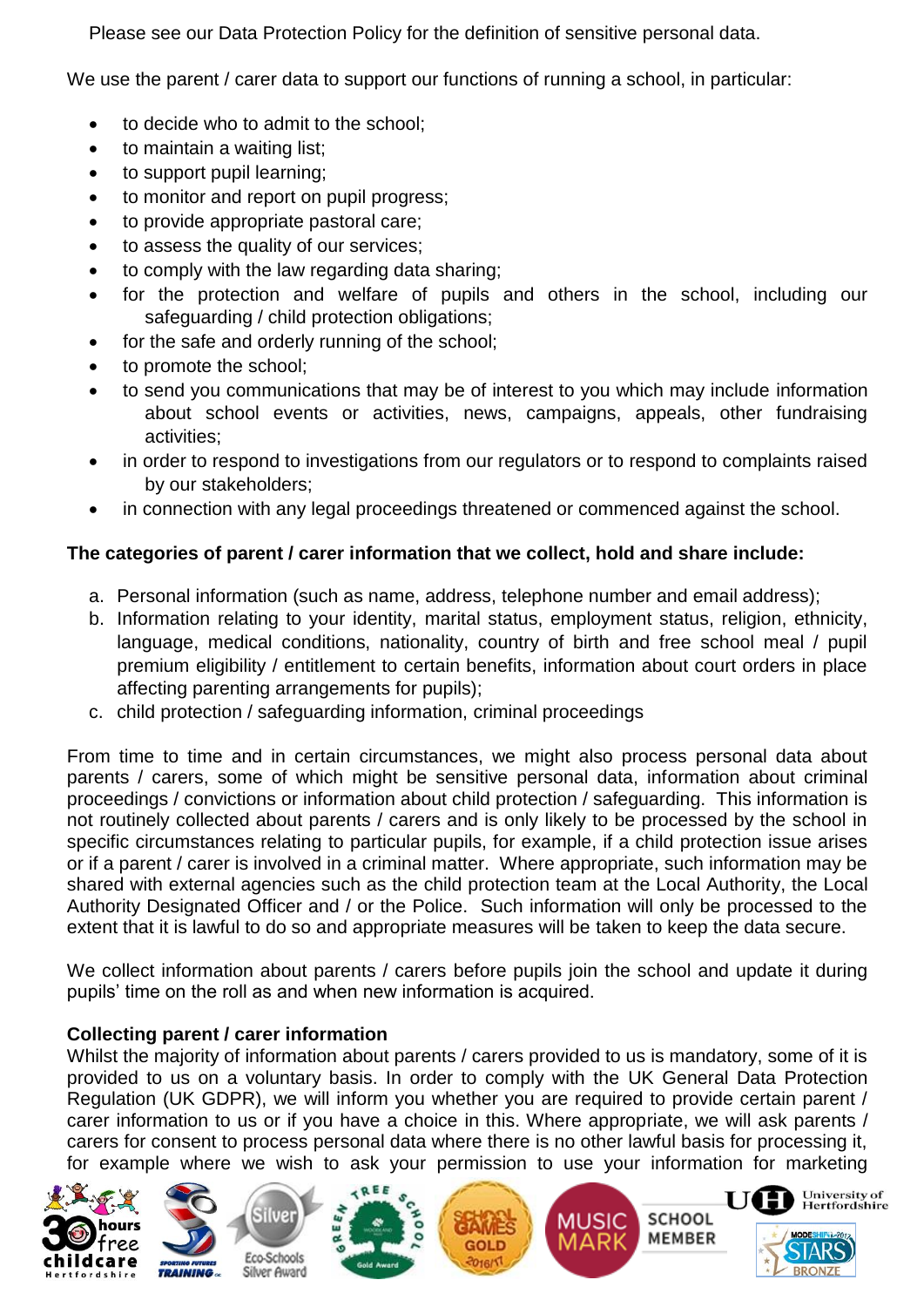purposes or to request voluntary contributions. Parents / carers may withdraw consent given in these circumstances at any time.

In addition, the School also uses cameras around the school site for security purposes and for the protection of staff and pupils which currently will not record and be stored but may in the future. CCTV footage may be referred to during the course of disciplinary procedures (for staff or pupils) or investigate other issues. CCTV footage involving parents / carers will only be processed to the extent that it is lawful to do so.

#### **Storing parent / carer data**

We hold your data securely and have appropriate security measures in place to prevent personal information from being accidently lost, or used or accessed in an unauthorised way. Access to information is limited to those who have a business need to know it and who are subject a duty of confidentiality. A significant amount of personal data is stored electronically, for example, on our MIS database. Some information may be also stored in hard copy format.

Data stored electronically may be saved on a [cloud] based system which may be hosted in a different country.

Personal data may be transferred to other countries if, for example, we are arranging a school trip to a different country. Appropriate steps will be taken to keep the data secure.

We also have procedures in place to deal with any suspected data security breach. We will notify you and any applicable regulator of a suspected data security breach involving your data where we are legally required to do so.

We will only retain your personal information for as long as necessary to fulfil the purposes we collected it for, including for the purposes of satisfying any legal, accounting, insurance or reporting requirements. Details of retention periods for different aspects of your personal information are available in our Data Retention Policy which is available from Information Management Toolkit. To determine the appropriate retention period for personal data, we consider the amount, nature, and sensitivity of the personal data, the potential risk of harm from unauthorised use or disclosure of your personal data, the purposes for which we process your personal data and whether we can achieve those purposes through other means, and the applicable legal requirements.

In some circumstances we may anonymise your personal information so that it can no longer be associated with you, in which case we may use such information without further notice to you. Once you are no longer a parent / carer we will retain and securely destroy your personal information in accordance with applicable laws and regulations.

#### **Who do we share parent / carer information with?**

We routinely share parent / carer information with:

• schools that pupils attend after leaving us;

From time to time, we may also share parent / carer information other third parties including the following:

- our local authority- Hertfordshire
- a pupil's home local authority (if different);
- the Department for Education (DfE);
- school governors / trustees;









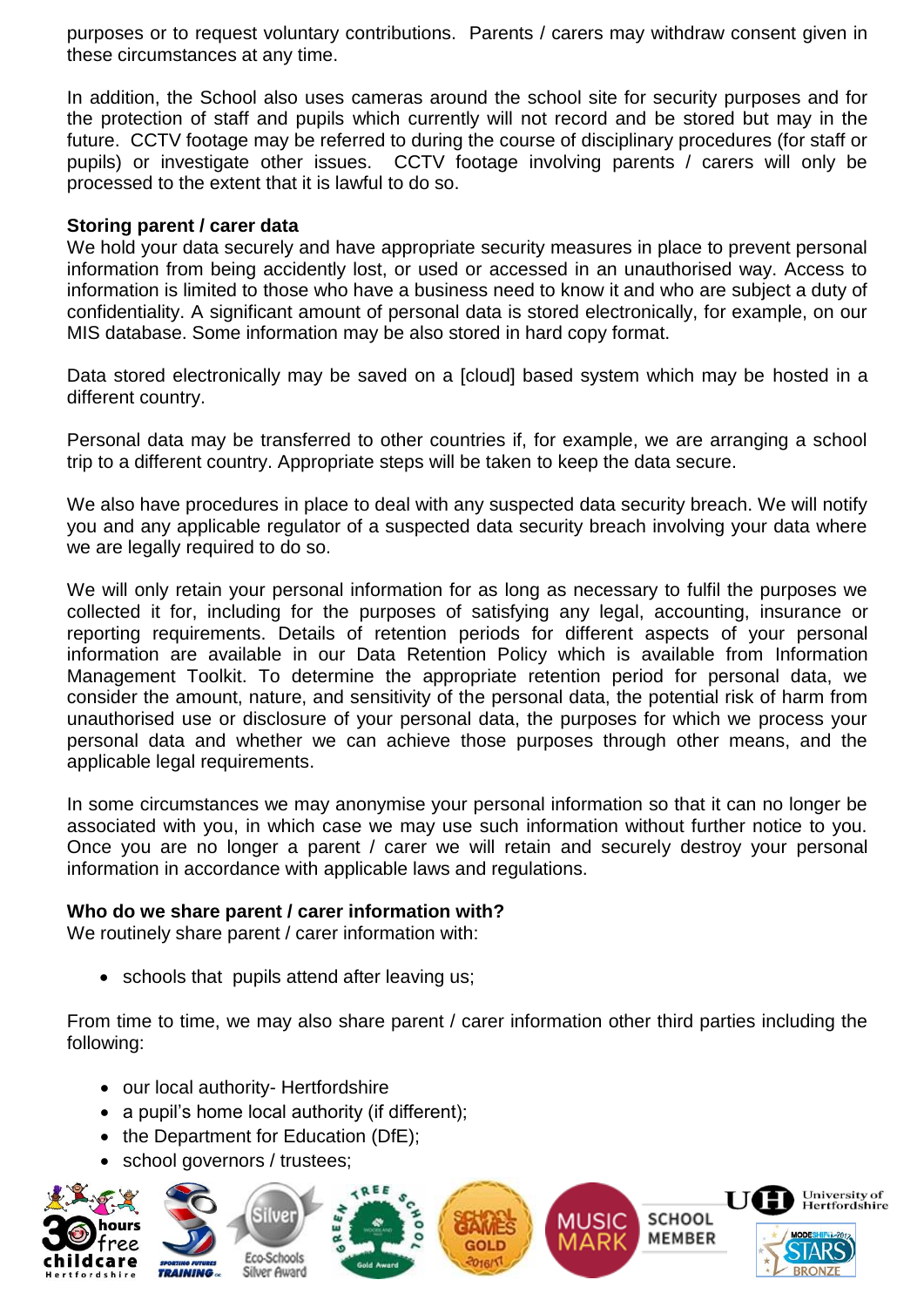- the Police and law enforcement agencies;
- NHS health professionals including the school nurse, educational psychologists,
- Education Welfare Officers:
- Courts, if ordered to do so;
- the Teaching Regulation Authority;
- Prevent teams in accordance with the Prevent Duty on schools;
- other schools, for example, if we are negotiating a managed move and we have your consent to share information in these circumstances;
- Diocesan Officers at the Diocese of St Albans for the purposes of receiving educational support;
- the Diocesan Board of Education for the purposes of receiving educational support;
- our legal advisors;
- our insurance providers / the Risk Protection Arrangement;
- School nurse and NHS

Some of the organisations referred to above are joint data controllers. This means we are all responsible to you for how we process your data.

We may also share your data with a number of providers of software tools which may be used to: support pupil learning; monitor and report on pupil attainment and progress; deliver the educational curriculum; ensure the safety and wellbeing of pupils; communicate with parents; ensure the safety and wellbeing of pupils; communicate with parents; ot to carry out other operational processes to support our core activities as a public authority, under Article 6(e) of the UK GDPR. [A full list of these providers is required on request.] These providers act as data processors on our behalf, and are required to take appropriate security measures to protect your personal data for their own purposes, and we only permit them to process your personal data for specified purposes and in accordance with our instructions.

In the event that we share personal data about parents / carers with third parties or data processors, we will provide the minimum amount of personal data necessary to fulfil the purpose for which we are required to share the data. When necessary, we will carry out a Data Protection Impact Assessment (DPIA) to assess any risks involved.

We may also provide data to the Diocese if necessary.

### **Requesting access to your personal data**

Under data protection legislation, parents / carers have the right to request access to information about them that we hold ("Subject Access Request"). To make a request for your child's personal data, or be given access to your child's educational record, contact the DPO at [admin@highwych.herts.sch.uk](mailto:admin@highwych.herts.sch.uk) although any written request for personal data will be treated as a Subject Access Request.

The legal timescales for the School to respond to a Subject Access Request is one calendar month. As the School has limited staff resources outside of term time, we encourage parents / carers to submit Subject Access Requests during term time and to avoid sending a request during periods when the School is closed or is about to close for the holidays where possible. This will assist us in responding to your request as promptly as possible. For further information about how we handle Subject Access Requests, please see our Data Protection Policy.

### **No fee usually required**

You will not have to pay a fee to access your personal information (or to exercise any of the other rights). However, we may charge a reasonable fee if your request for access is manifestly









**MUSIC** 

**SCHOOL** 

**MEMBER**